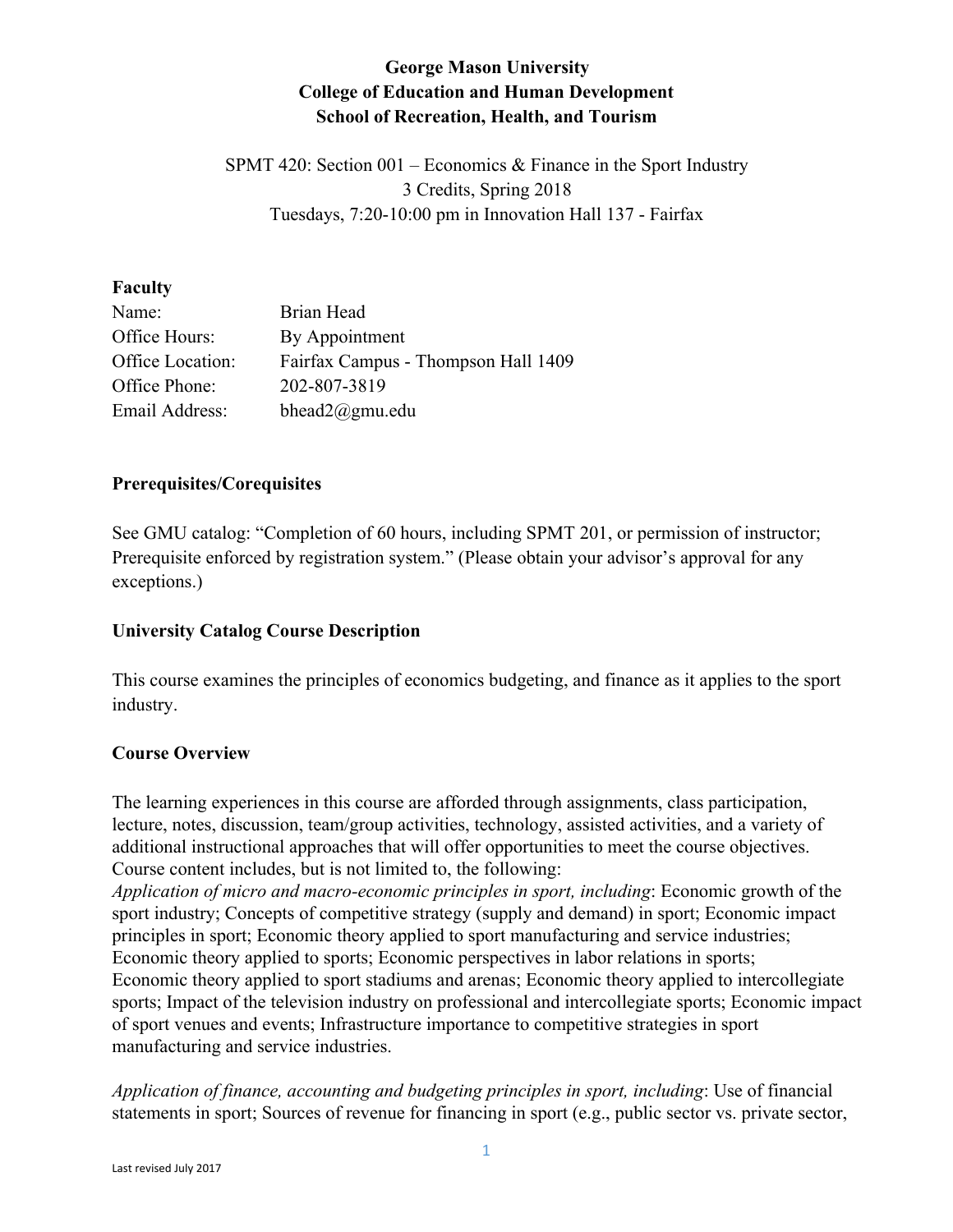governments, membership, fees, PLS, taxes, bonds, etc.); Principles of budgeting in sport; Budgets as a method of control, organization, and reallocation in sport; Budget development in sport; Financial management of sport facilities; Present financial status of the sports industry - collegiate, professional, private, manufacturers; Concessions and merchandising in sport - trademark licensing, inventory, cost control, cash management; For profit and not-for-profit budgeting in sport; Development and sport fund-raising principles and methodology (campaigns, alumni, auctions); Development and presentation of business plans in sport.

### **Course Delivery Method**

This course will be delivered using a lecture format.

#### **Learner Outcomes or Objectives**

This course is designed to enable students to do the following:

- 1. Apply economic principles in sport, including competitive strategy (supply and demand), and economic theory to sport industries, labor and stadiums/ arenas.
- 2. Identify the application of economic theory across professional and intercollegiate sports.
- 3. Identify sources of revenue for financing sport, including public sector and private sector.
- 4. Apply knowledge of key financial principles and promising practices for building and advocating strategic plans and business cases in sport.
- 5. Recognize key financial principles applicable to sport organizations.
- 6. Describe principles of budgeting, including types, development, for-profit and not-for-profit and use as a method of control, organization, and reallocation.
- 7. Develop an appreciation of financial planning and management for sport facilities.
- 8. Assess the financial status of the sports industry and the role of television in sports.
- 9. Develop an appreciation of the interrelation of business strategic planning, financial management, and economics in the sport industry.
- 10. Describe the economic growth of the sport industry, including the economic impact of sport venues and events, at the professional and collegiate levels.

**Professional Standards** Upon completion of this course, students will have met the following professional standards: Not Applicable.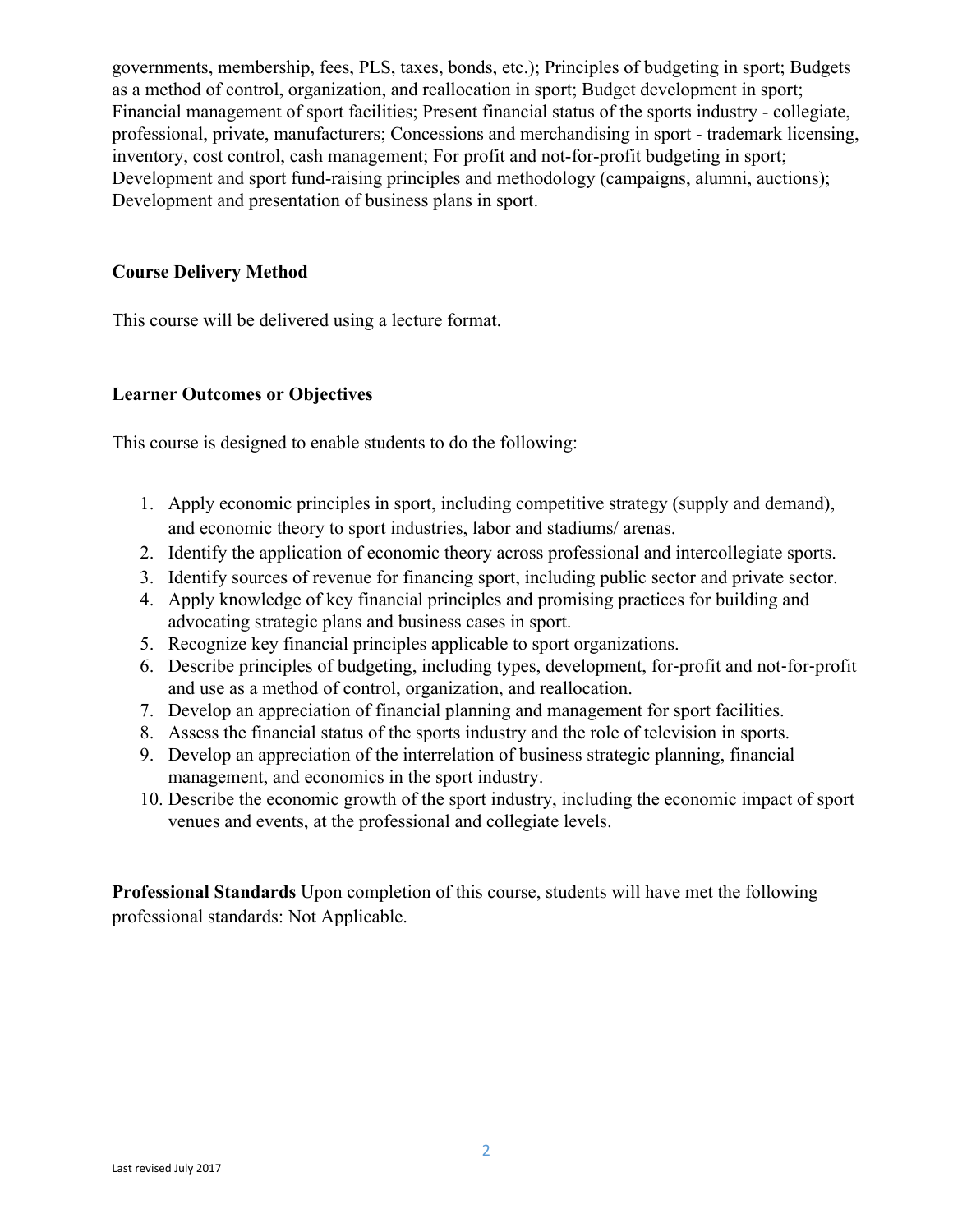# **Required Texts**

Class Preparation: Readings will include assigned chapters within the text and/or current articles and news in sport management to be determined by instructor. Students may be required to be prepared each week with a reading (article, internet item, etc.) directly related to the course content for class discussion.

Required Texts (library reserve copies available for 2hr. check-out at Johnson Center)*:*

Leeds, M.A., Allmen, P., & Matheson, V.A. (2018). *The Economics of Sports*, 6<sup>th</sup> Ed. Upper **Saddle River, NJ: Pearson.**

**Howard, D.R. & Crompton, J.L. (2014).** *Financing Sport, 3rd Ed***. Morgantown, WV: West Virginia University.**

Instruction notice: Guest speakers and class presentations may be utilized to expand upon topics covered in the assigned readings and class lectures. Professor may assign supplemental readings.

# **Course Performance Evaluation**

Students are expected to submit all assignments on time in the manner outlined by the instructor (e.g., Blackboard, Tk20, hard copy).

- **Class Assignments and Class Participation 20% of final grade**
	- o Class assignments and participation may include short class assignments for submission, class discussion, and online class submissions.
- **● Current Event Presentation 10% of final grade**
	- o Student will orally present on a recent news topic that relates to the financial and economical world of sports and lead a brief class discussion
- **● Mid-Term 25% of final grade**
	- o A mid-term paper will be assigned to complete at home and due on class 7 March 5. The paper will primarily be based on the Economics topics covered in the first half of the semester.
- **● Research Presentation 20% of final grade**
	- o Projects will be assigned on March 5 and presented in class on March 26, April 2, and April 9. They will be oral presentations with accompanying visual aids.
- **● Final Exam 25% of final grade**
	- o A final examination will be given on May 14 for assigned materials and topics covered in class. The exam will primarily cover topics covered in class after the Mid-term. The test will include 100 multiple choice and True/False questions.

# **Grading**

|  |                                             | $A = 94-100$ $A = 90-3$ $B = 88-9$ $B = 84-7$ $B = 80-3$ $C = 78-9$ |  |
|--|---------------------------------------------|---------------------------------------------------------------------|--|
|  | $C = 74-7$ $C = 70-3$ $D = 60-9$ $F = 0-59$ |                                                                     |  |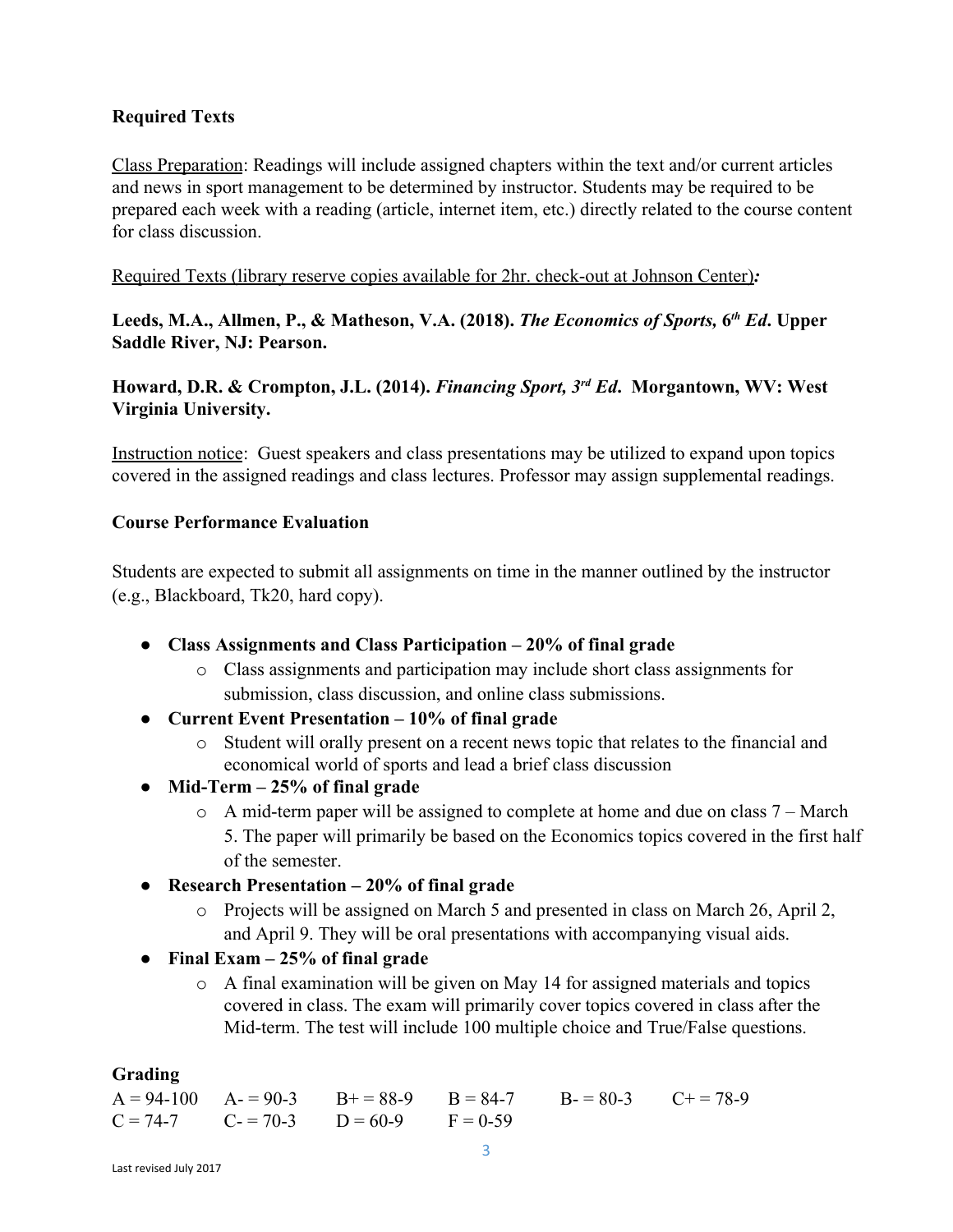### **Professional Dispositions**

See<https://cehd.gmu.edu/students/polices-procedures/>

#### **Class Schedule**

| <b>Readings:</b>                                                | Economics text | <b>Finance text</b> |
|-----------------------------------------------------------------|----------------|---------------------|
| Class 1 $(Jan 22)$                                              | Ch. 1-2        |                     |
| Class $2$ (Jan 29)                                              | Ch. 3-4        |                     |
| Class $3$ (Feb $5$ )                                            | Ch. 5,8        |                     |
| Class $4$ (Feb 12)                                              | $Ch. 6-7$      |                     |
| Class $5$ (Feb 19)                                              | $Ch. 9-10$     |                     |
| Class 6 (Feb 26) (Assign Midterm)                               | Ch 11-12       |                     |
| Class 7 (Mar 5) (Mid-term paper due) (Assign Presentations)     |                | Ch. 1,4             |
| NO CLASS on March 12 for Spring Break                           |                |                     |
| Class 8 (Mar 19) (Online class - follow BlackBoard assignment)  |                | $Ch. 2-3, 5$        |
| Class 9 (Mar 26) (Presentation Day 1)                           |                | Ch.6                |
| Class 10 (Apr 2) (Presentation Day 2)                           |                | Ch.7                |
| Class 11 (Apr 9) (Presentation Day 3)                           |                | Ch. 8               |
| Class 12 (Apr 16) (Online class – follow BlackBoard assignment) |                | $Ch. 9-10$          |
| Class 13 (Apr 23)                                               |                | Ch. 11-12           |
| Class 14 (Apr 30) ( <i>Final exam review</i> )                  |                | Ch. 13-14           |
| NO CLASS on May 7 for Reading Day                               |                |                     |
| FINAL EXAM (May 14 $\omega$ , 7:20)                             |                |                     |

Note: Faculty reserves the right to alter the schedule as necessary, with notification to students.

#### **Core Values Commitment**

The College of Education and Human Development is committed to collaboration, ethical leadership, innovation, research-based practice, and social justice. Students are expected to adhere to these principles: [http://cehd.gmu.edu/values/.](http://cehd.gmu.edu/values/)